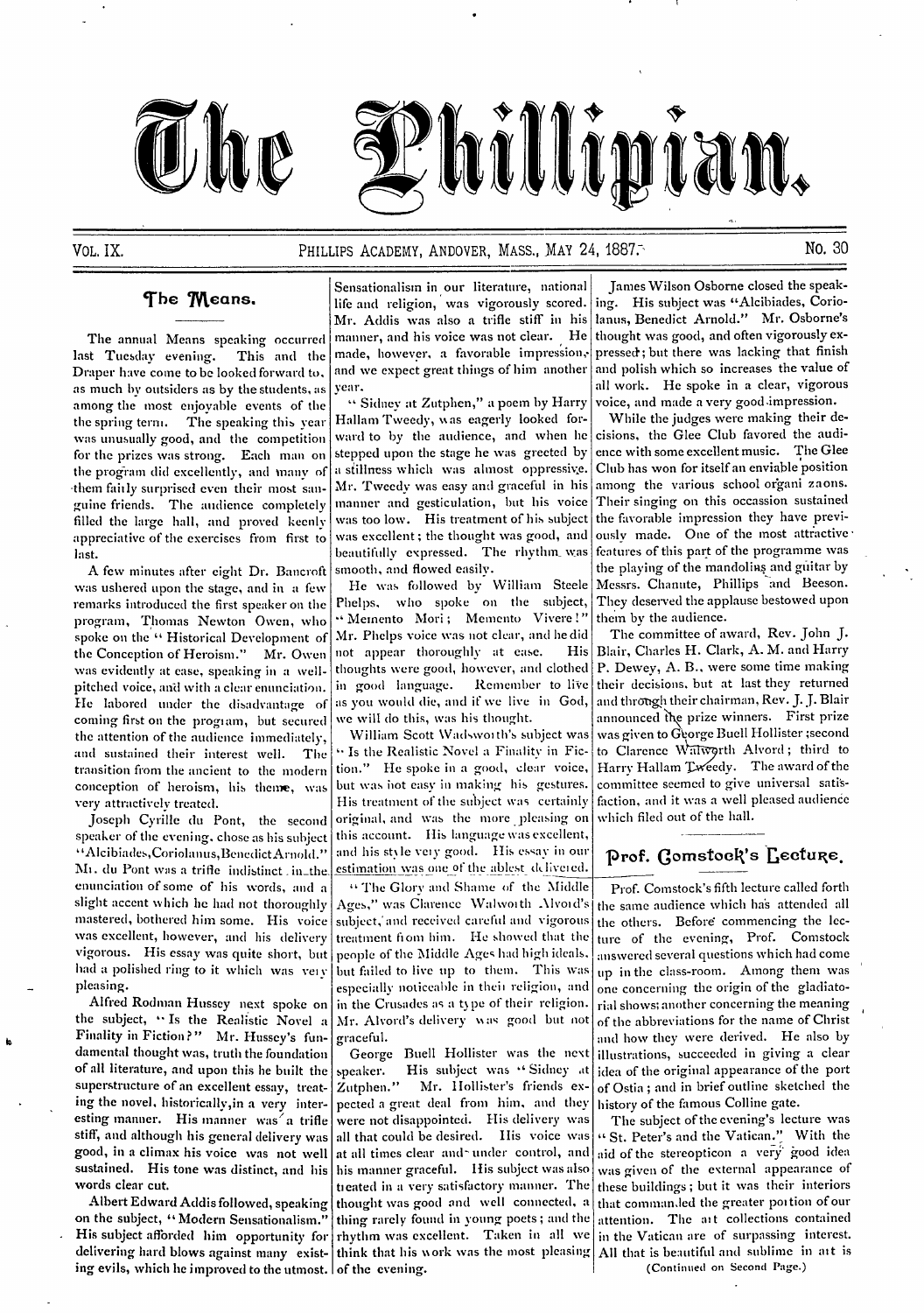| <b>FHE PHILLIPIAN</b>                                                   |
|-------------------------------------------------------------------------|
| Published Weekly by the Students of Phillips<br>Academy, Andover, Mass. |
| Entered as Second class Matter at the Andover Post-Office.              |
| 82.00<br>2.25                                                           |
| .75<br>.08<br>Editor-in-Chief, H. McK, LANDON, '88,                     |

CRAWFORD, PRINTER 22 CUSTOM HOUSE ST., BOSTON

On account of a press in his school duties and outside work, Mr. Clark has been compelled to resign his position as manager of the PHILLIPIAN. It is with great regretthat the other members of the board see him go. He has been connected with the paper longer than any other member of the present board; and has served the greater part of the time in the office which he now resigns, which fact alone speaks much for his efficiency.

Mr. Clark is succeeded by Mr. E. C. Bartlett, who assumes full business control of the paper. Those having business to transact with the paper will please address him.

THE tennis tournament with Exeter occurs to-morrow. It is hardly necessary for us to say anything in this connection. Exeter has proven our superior in this branch of athletics. Whether she shall continue to do so depends upon our representatives.

We would urge upon the school the necessity of sending a large delegation to support our players. Exeter's representatives will have the advantage of them in that they will receive the support of the whole school. It will be disheartening for our men to play on a foreign field without proper support, and impossible to play an uphill game under such conditions. Therefore let as many as can accompany them.

THE nine was unlucky in not having any practice games last week. At this critical season in the development of the nine's ability, it is, to say the least, unfortunate that the teams with which games had been arranged should disappoint us. The members of the nine seem to have realized this, for they have put in a week of very steady practice from which good results will surely be realized. The coaching of Bremner last Saturday was especially opportune, as we think it did much to show the nine their weak points, and these will now be much easier to correct.

The members of the nine have, under the efficient direction of Captain Knowlton, worked faithfully this spring, and we have it is now, there will be more literary work at no time felt called upon to urge upon done among us, and of a much more valthem the necessity of hard work. We uable character.

would now remind them, however, that our contest with Exeter is but two weeks und a half off. There is still room for mprovement, but hard work by every nan during the remaining time, will do nuch towards overcoming the present weak points.

والطامر الرابي المواسي

LAST Tuesday evening Andover was orightly illuminated by an enormous blaze n the direction of Lawrence. The light was so brilliant that print could be easily Immediately after the ead on the hill. Means speaking, availing ourselves of the editorial privileges, we procured a team. and started for Lawrence. When we had passed the South Lawfence railroad bridge the whole magnificent scene burst upon us. The old Washington Mill, situated between the Pemberton and the new Washington Mills, was one mass of fiercely roaring flames. The burning of forty years' accumulation of oil dripping, could not but produce a brilliant spectacular effect.

The Lawrence fire department, ander by companies from Boston, Haverhill.Lowell and Andover, succeeded in confining the conflagration to the one mill. In this they were aided by the fact that there was no wind, otherwise the warehouses and close adjoining mills must surely have gone also. The loss has been roughly estimated at \$150,000. Insurance was light owing to the great risk.

Quite a number of fellows availed themselves of this glorious opportunity to renew their acquaintance with the classic shades of Lawrence.

THE Harvard elective pamphlet for 1887-88 has made its appearance. A number of changes have been made, and some new comses introduced. The most valuable change made is in the increased opportunities in English. No more important step could 1e taken by our largest university than this increase in the breadth of the English courses offered.<sup>14</sup> It is very generally admitted that as our college courses are constituted at present the study of our own literature does not receive as much attention as it deserves. We longingly look forward to the time when English will be an important part of the preparatory work for college. Harvard is taking the first steps toward making it so, and we do not think the movement can be too highly commended. The work of every literary organization in the school at present is crippled by the lack of a proper literary spirit among the students, and nothing will give this spirit an impetus except a careful study of our own literature. When the time comes in which the English part of a students preparation for college receives as careful attention as does the classical, instead of being skimmed over as

# Prof. Gomstock's Lecture,

## (Continued.)

found here. The edifices on the Vatican Hill were, in large measure, decorated by Michael Angelo, and would prove a field for a dozen art lectures in themselves. But with every niche crowded with the masterpieces of the greatest artists. from Praxitiles down, one becomes thoroughly bewildeted, and knows not where to turn for his illustrations. Prof. Comstock, in the short time he had, by using great judgment in the selection of his views, was enabled to show us much that is representative in the art of these buildings. In St. Peter's, views of the tombs of some of the Popes proved very i teresting, as well as one view in the nave just beneath the great dome. In the Vatican he was necessarily compelled to limit himself to a small space. Eleven of the eleven thousand rooms of this palace were shown. These were all selected for the interest of the students. The Library, containing the most valuable collection of manuscripts in the world, was probably of as much interest as any other room shown.

In the last part of the lecture the Vatican was left and the Tiber crossed. in order that we might examine some of the treasures of the Capitoline Museum.

After a flying visit to one of the Roman churches, in which we saw the famous statue of Moses, by Michael Angelo, the lecture closed with a view of the piazza in front of St. Peter's, crowded with a vast throng receiving the Pope's Easter benediction.

## Phillipiana.

The base-ball uniforms give general satisfat-<br>tion. They are very neat, and the material all<br>seems to be good. Brine is to be congratulated on his work.

Bathing suits at Ray's

## Alumnorum.

Clyde DuVernet Hunt, P. S. '79, is secretary<br>of the "Vermont Association of Boston" 3 Park Square.

Selim S. White, P. A. 75, is a member of the<br>new firm of school-book publishers, Butler, White and Butler, New York, and has charge of the Boston office.

Rev. Gurdon W. Noyes P. A. '42, Amherst died at New Haven. Ct. April 28. age 66.

H. V. Gause, ex-42, of Wilmington Del. now connected with the famous Harlan and Hollingsworth Co., was married April 14. in Philadelphia<br>to a daughter of the late S. S. White. One of the<br>ushers was Macy Harris '82, Princeton '86.

A recent New York paper contains sketches with portrait, of five eminent colored lawyers of that city at the head of the list. Charles Taylor, P. S. '72, LL. B. Boston University 1876, and was er per an account vincesity toyo, and was<br>enjoying a lucrative practice in New York, with<br>an office in the Mills Building. Taylor was jan-<br>itor at the Gymnasium, stood third in his class and is an honor to his race.

F. B. Holt, P. A. '82, is general secretary of the Y. M. C. A in San Bernardino, Cal.

Rev. Gurdo W. Noyes, P. A. 1842, Amherst College, 1846, died at New Haven, April 28.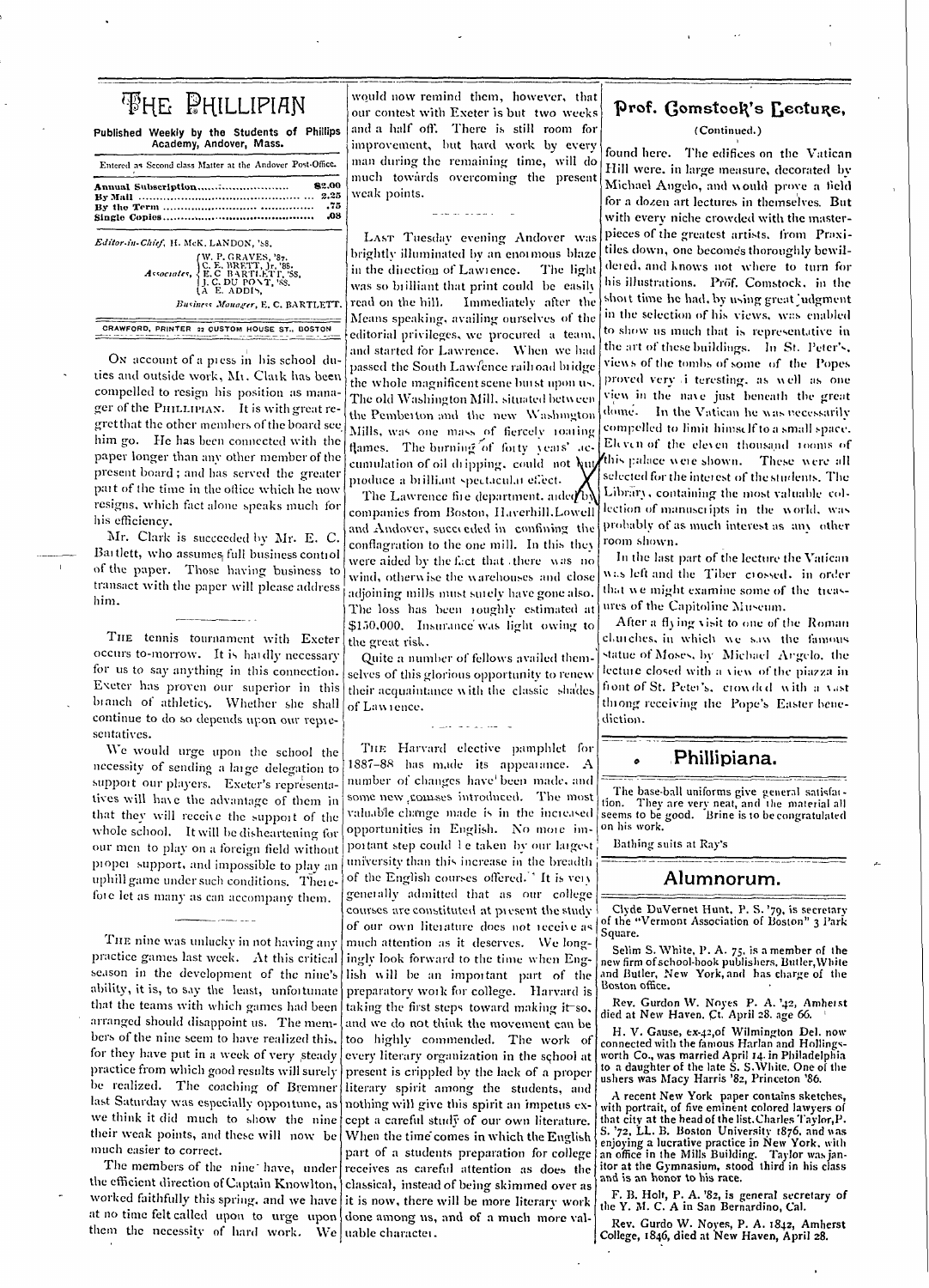